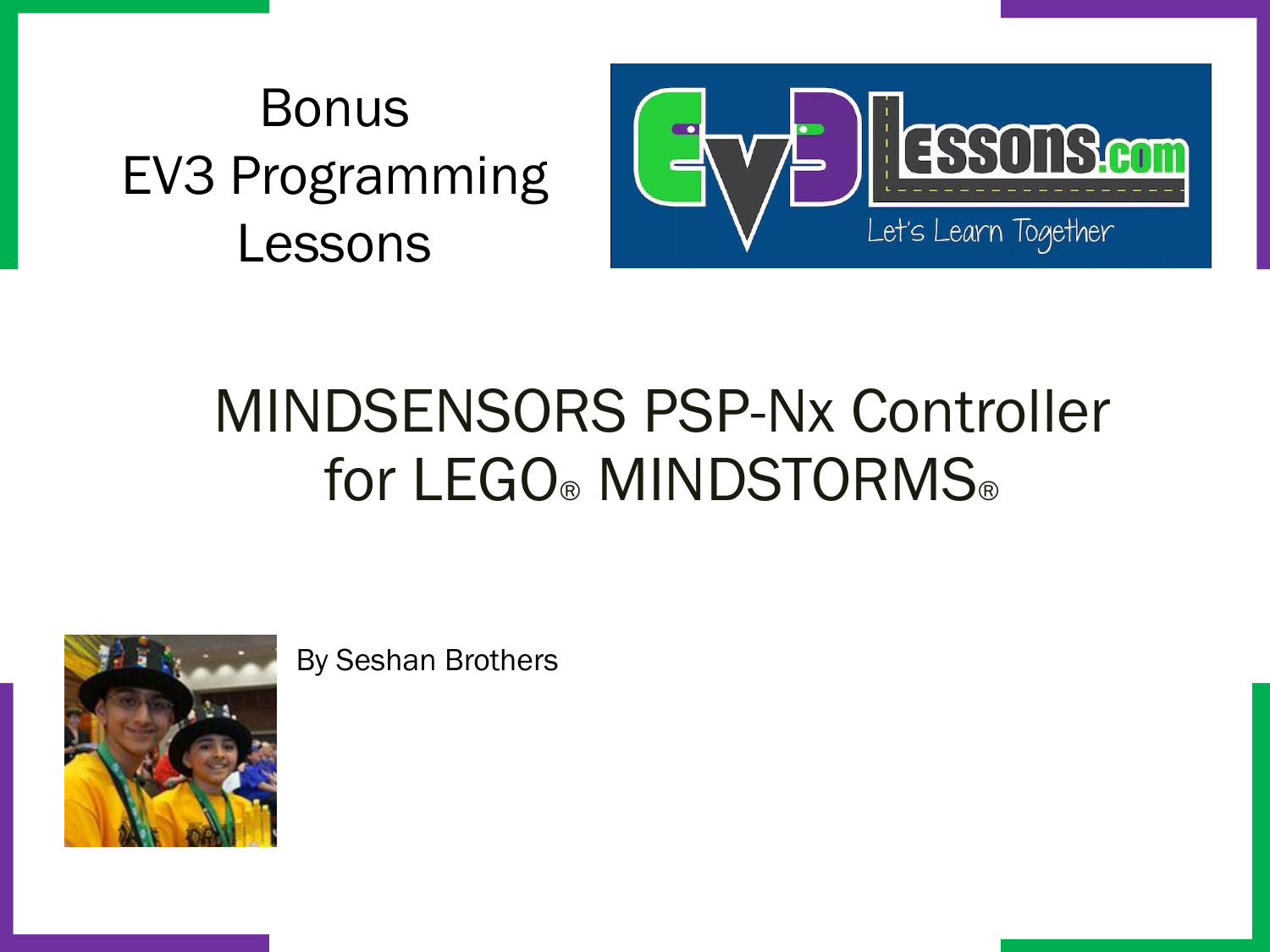## What is the PSP-Nx Controller?



- The controller is a PS2 controller with a matching receiver
- There is an adapter to connect the receiver to a LEGO sensor port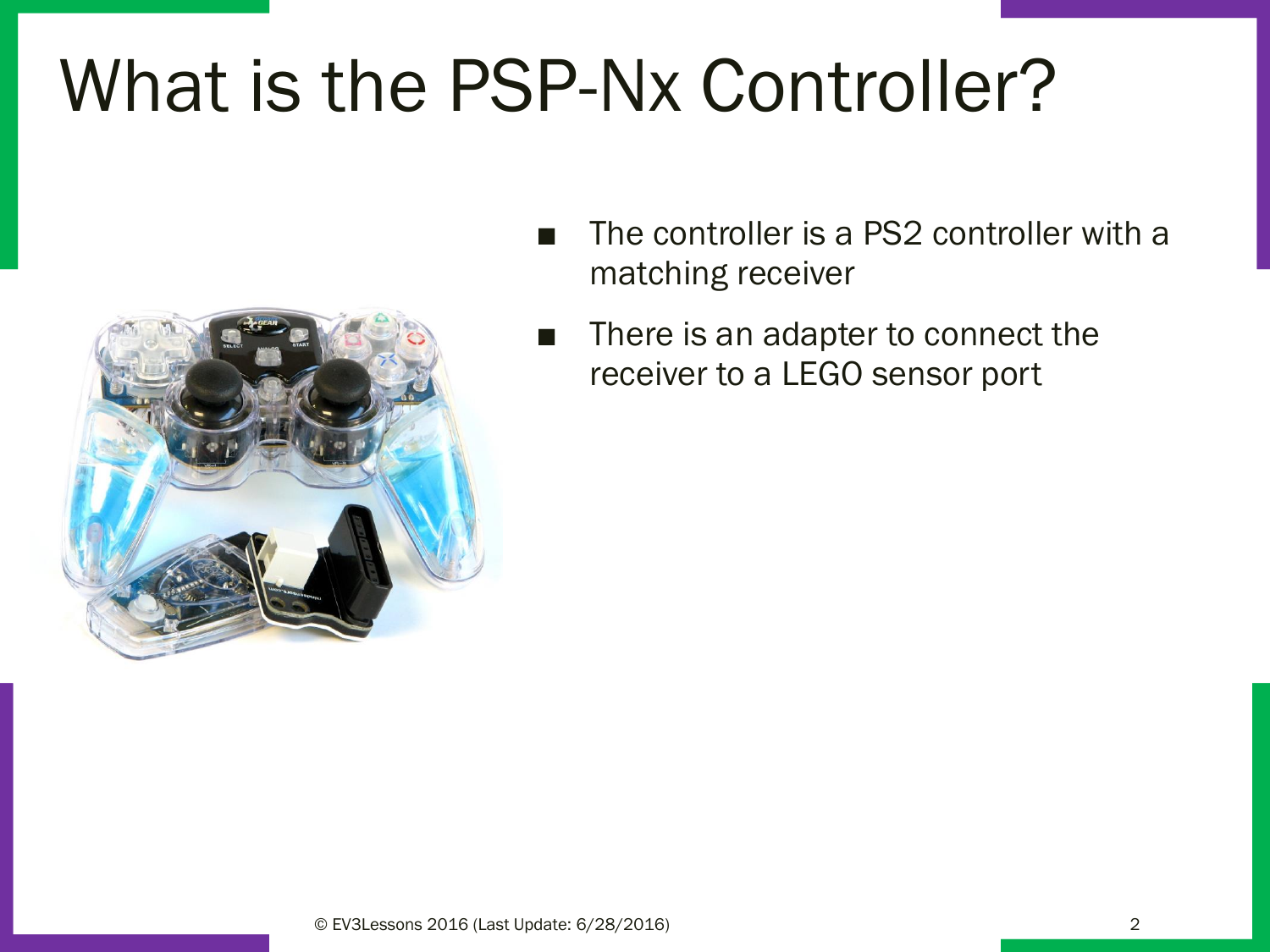# Step 1: Assembling the Receiver



- Follow the manufacturer's recommendations at all times.
- Attach the receiver into the adapter board
- A standard EV3/NXT cable will work with the adaptor board to the EV3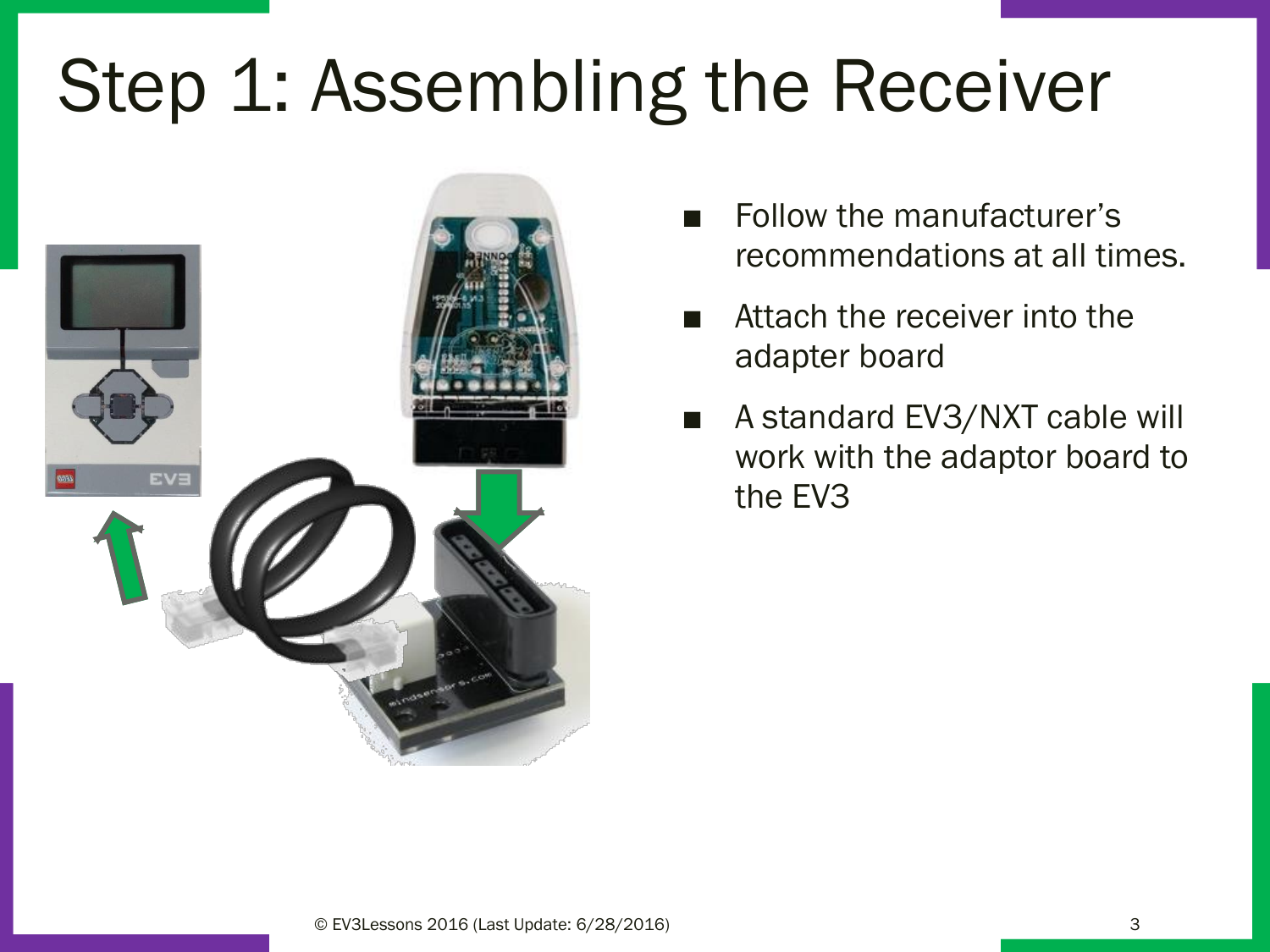# Step 2: Connect the Remote

- a. Put two AA batteries in the controller's hatch on the back
- b. Turn the controller on by sliding the switch on the back of the controller
- c. Press the connect button on the receiver while pressing the middle button on the remote
- d. Press some keys on the controller. If there is a green light on the adapter board, your controller is paired



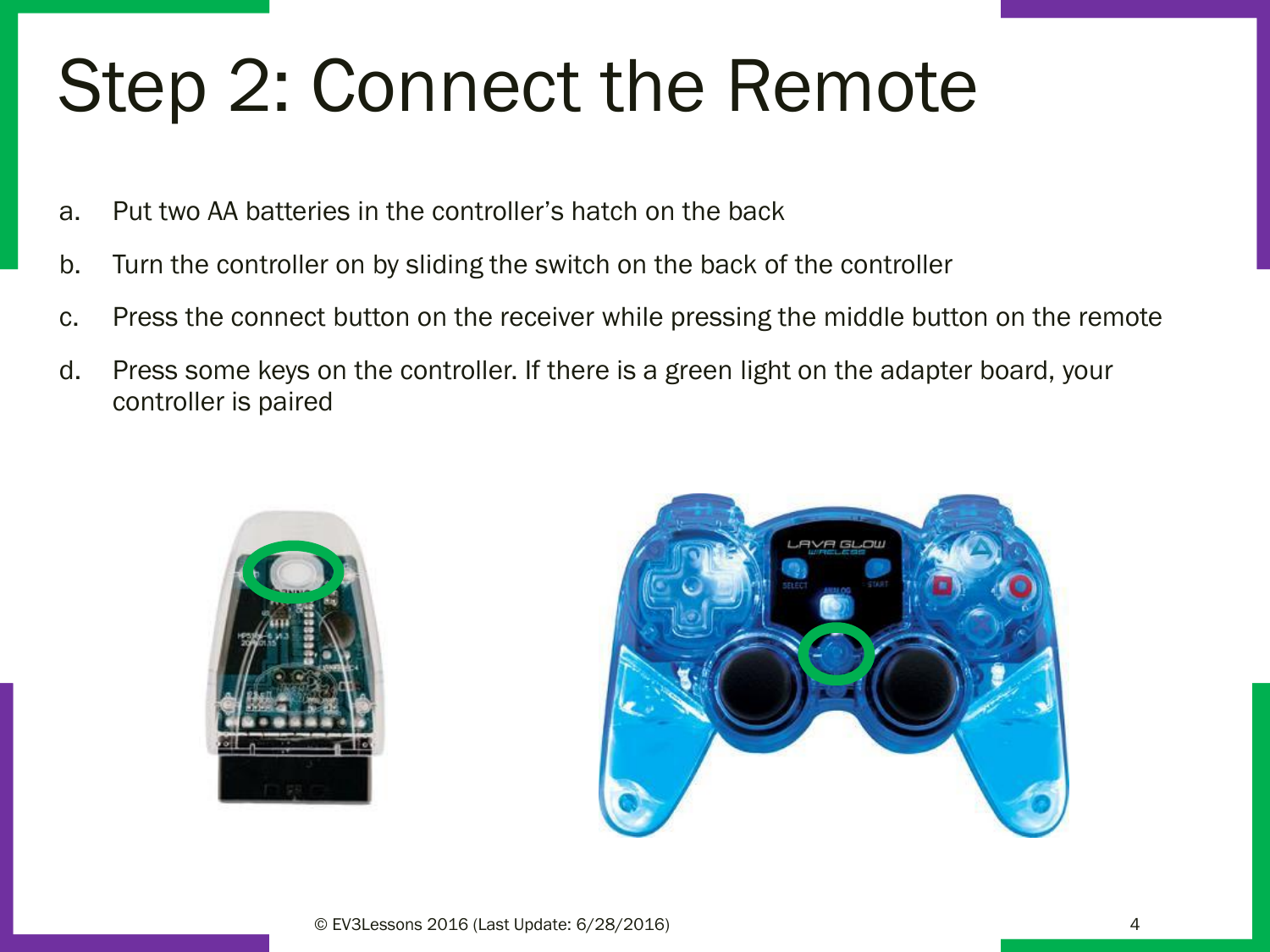# Step 3: Download Block

- a. [Download the necessary block online from http://www.mindsensors.com/ev3-and-nxt/32](http://www.mindsensors.com/ev3-and-nxt/32-psp-nx-combo-with-wireless-controller) psp-nx-combo-with-wireless-controller
- b. Import it into your software by following our Importing Additional Blocks lesson

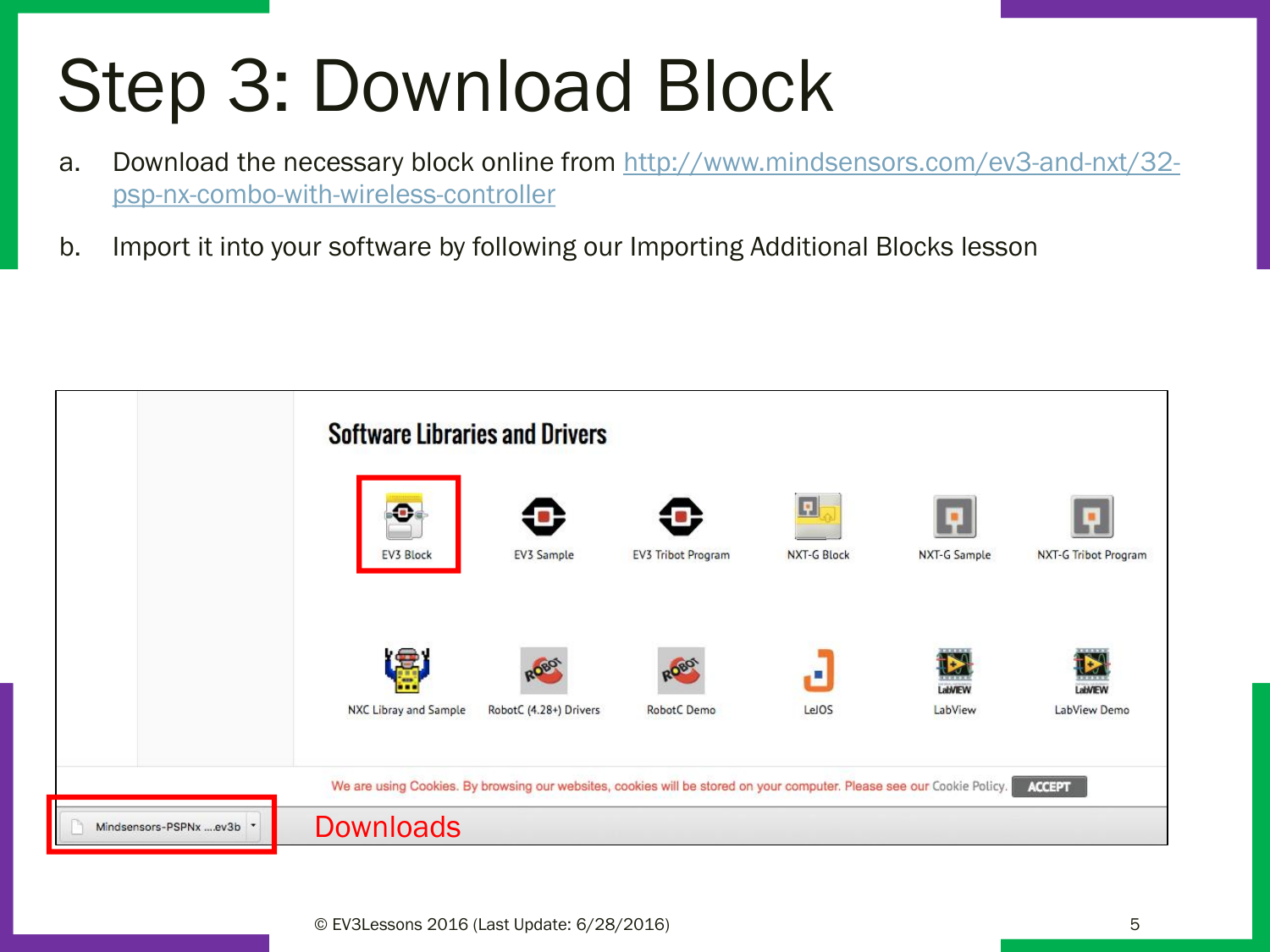## New Block: Mindsensors PSPNx

This new block should show up in the Yellow sensor block pallet

Input  $1 \rightarrow$  i2c: Do not change this input if you do not completely understand i2c (i2c is the data sent out by the EV3 UART ports)

Input  $2 \rightarrow$  Desired Button: Which button do you want to compare

Input  $3 \rightarrow$  Pressure: Enables or disables Button Pressure (Output 2)

Output 1  $\rightarrow$  Button Bits: Raw button value. Returns different integers based on the buttons pressed

Output  $2 \rightarrow$  Button Pressure: How much is the desired button pressed in

Output 3,4  $\rightarrow$  Left Axis: Returns the X,Y values of the left axis

Output 5,6  $\rightarrow$  Right Axis: Returns the X,Y values of the right axis

Output  $7 \rightarrow$  Button pressed: Checks if the desired button is pressed

Output  $8 \rightarrow$  Success: Checks if data was read successfully

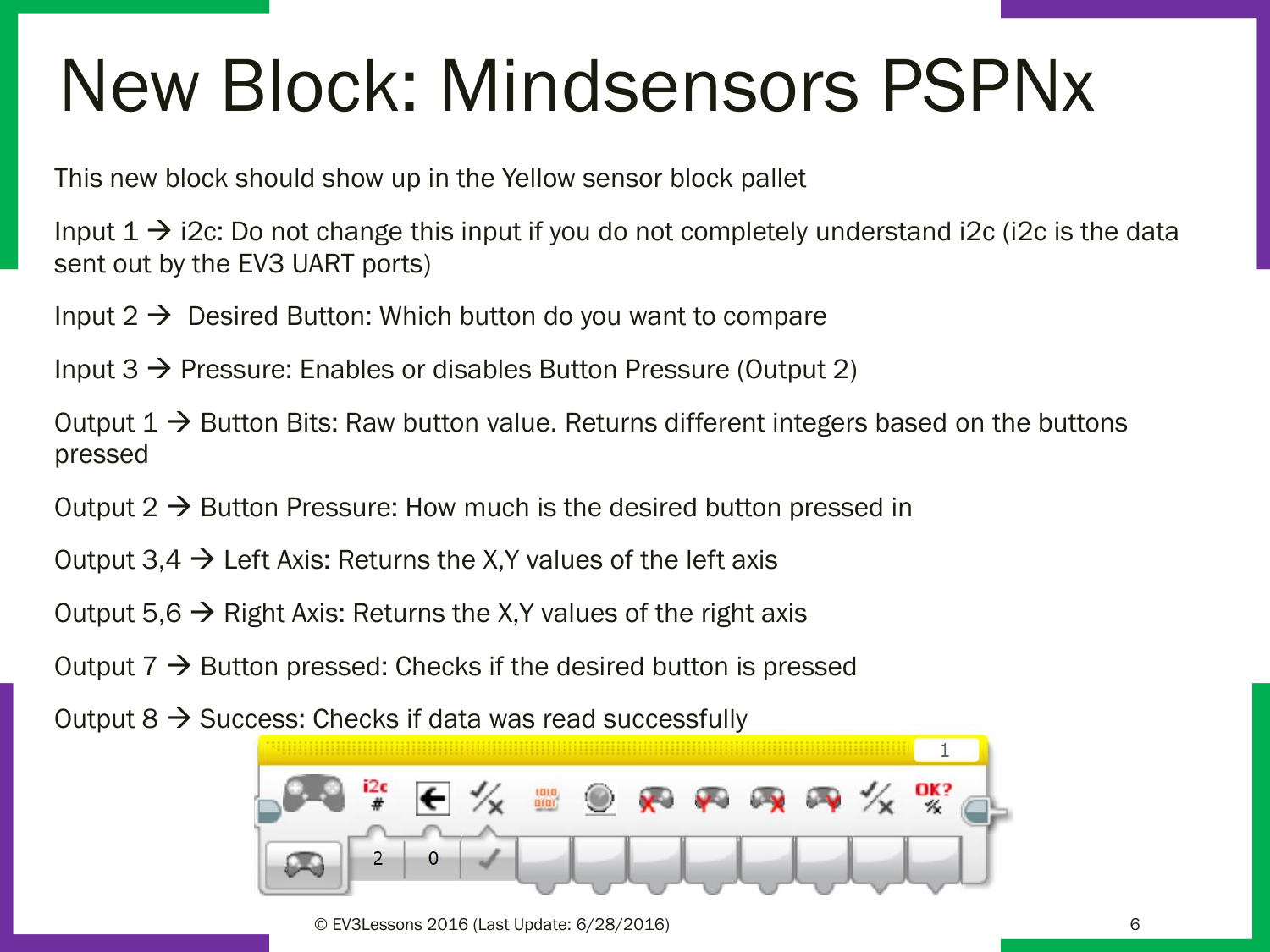#### New Block: Wait – Mindsensors PSPNx

To get to the Wait Mindsensors PSPNx mode, click Mindsensors PSPNx  $\rightarrow$  Compare  $\rightarrow$  Button Press

Input  $1 \rightarrow i2c$ : Do not change this input if you do not completely understand i2c (i2c is the data sent out by the EV3 UART ports)

Input  $2 \rightarrow$  Desired Button: Which button do you want to compare

Output  $1 \rightarrow$  Success: Checks if data was read successfully

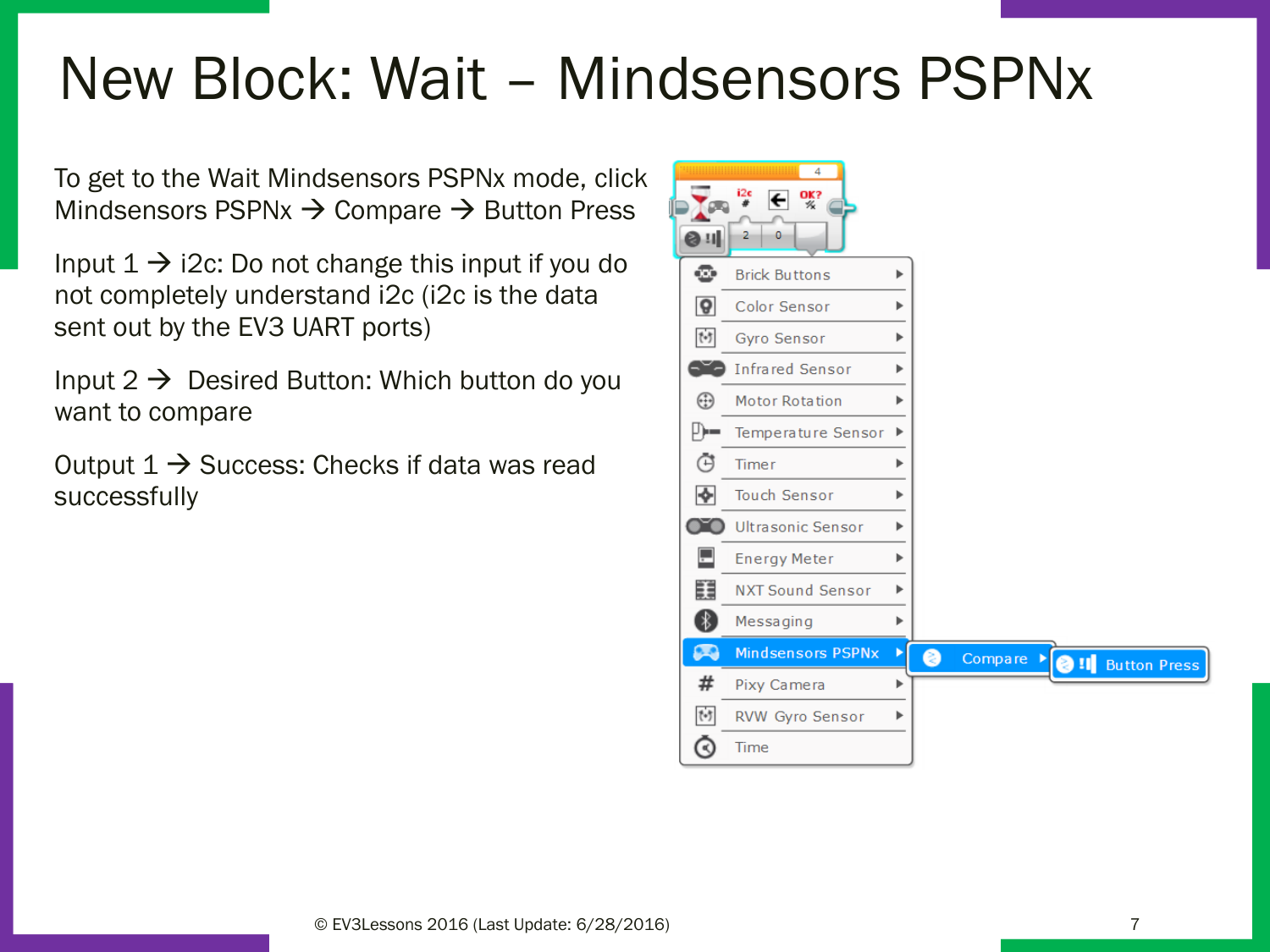### Warning: Read Error and False Readings

- A read error is when the outputs of the PSPNx blocks all read 0 continuously
- *The read error happens when the program is rapidly reading from the PSP-Nx remote*
- *There is bug in the EV3 which causes this read error when the reading speed is too high which happens in the Wait block*
- *Mindsensors' Technical Support suggests that you use a loop instead of a wait until block to prevent using a Wait block*
- Unfortunately the block can occasionally give a false reading.
- *Mindsensors' Technical Support suggests you add a 30 millisecond delay into the loop. The 30 millisecond delay is added to give time to prevent false readings.*
- *We found that this delay only reduces the frequency of a false reading. It does not eliminate it. There are situations where the delay can help, but our tests showed that in some conditions a delay is not necessary*



© EV3Lessons 2016 (Last Update: 6/28/2016) 8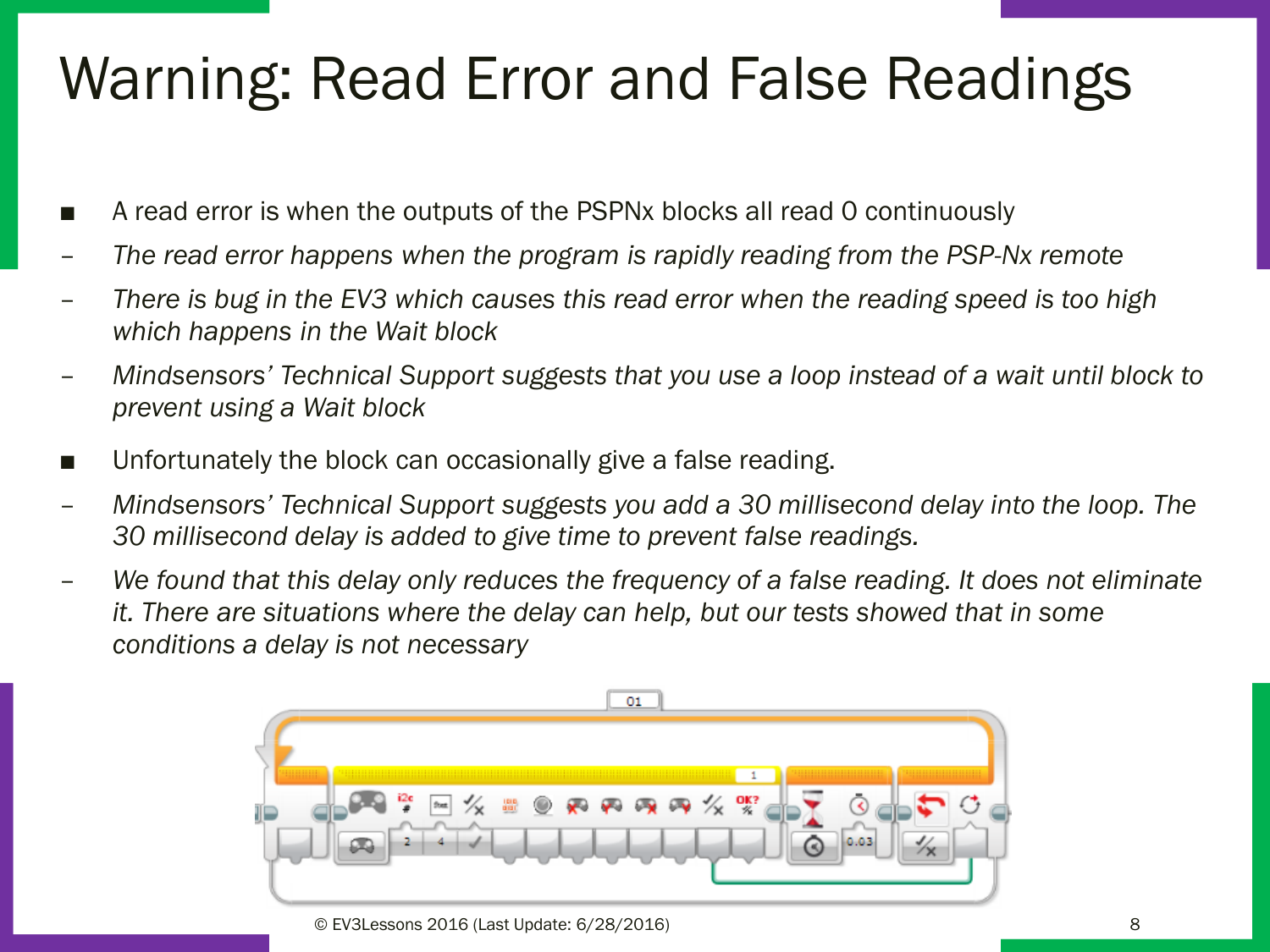# Challenge 1:

- Keep moving until the X button is pressed
- **Tips**
- *You will need to use the Wait – Mindsensors PSPNx block described on page 7*
- *Note: You can use a Wait block in this situation*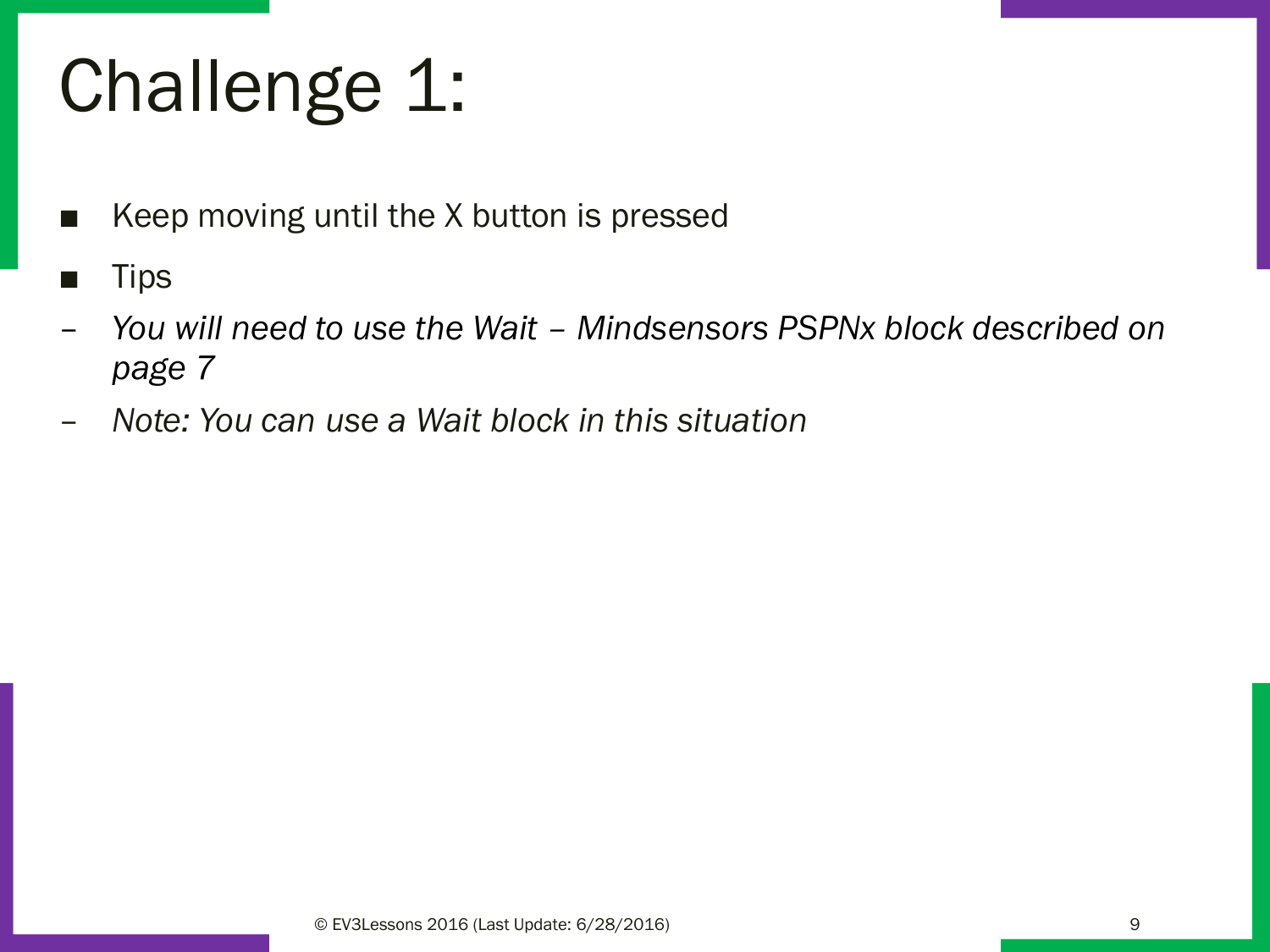## Challenge 1 Solution:



Step 1: Turn on the motors Step 2: Wait for the X button to be pressed Step 3: Turn off the motors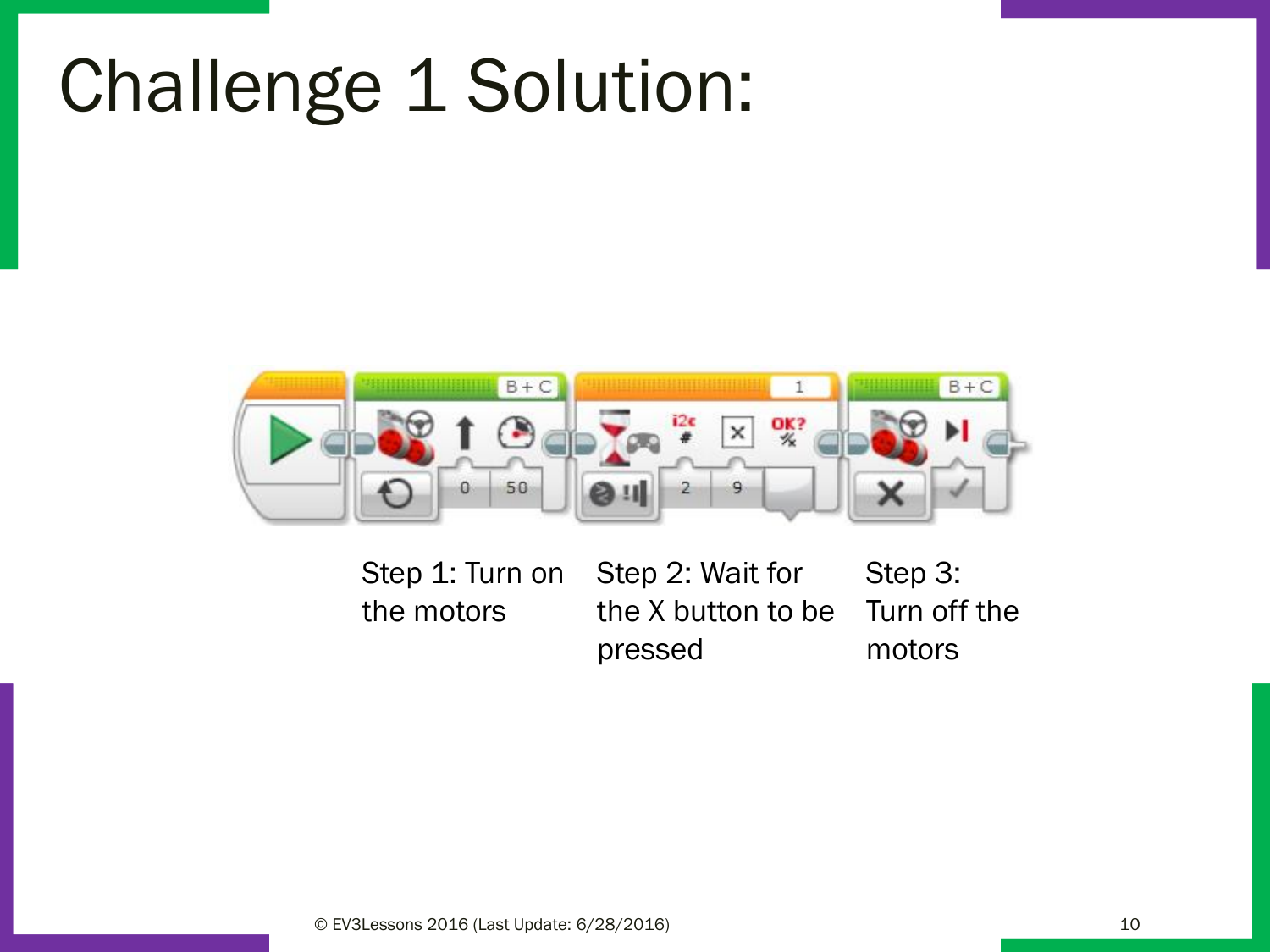# Challenge 2:

- Create a simple Remote Control program that waits for the Start button to be pressed before controlling the robot
- **Tips**
- *You will need the Mindsensors PSPNx Sensor block*
- *In this situation, you will need to use the alternate code, described on page 8, for waiting until a button is pressed. The Wait for seconds block to reduce false readings will not be needed for this challenge*
- *The X output for the joystick should be the steering*
- *The Y output for the joystick should be the power*
- *You will use the left joystick for both steering and power of the wheels*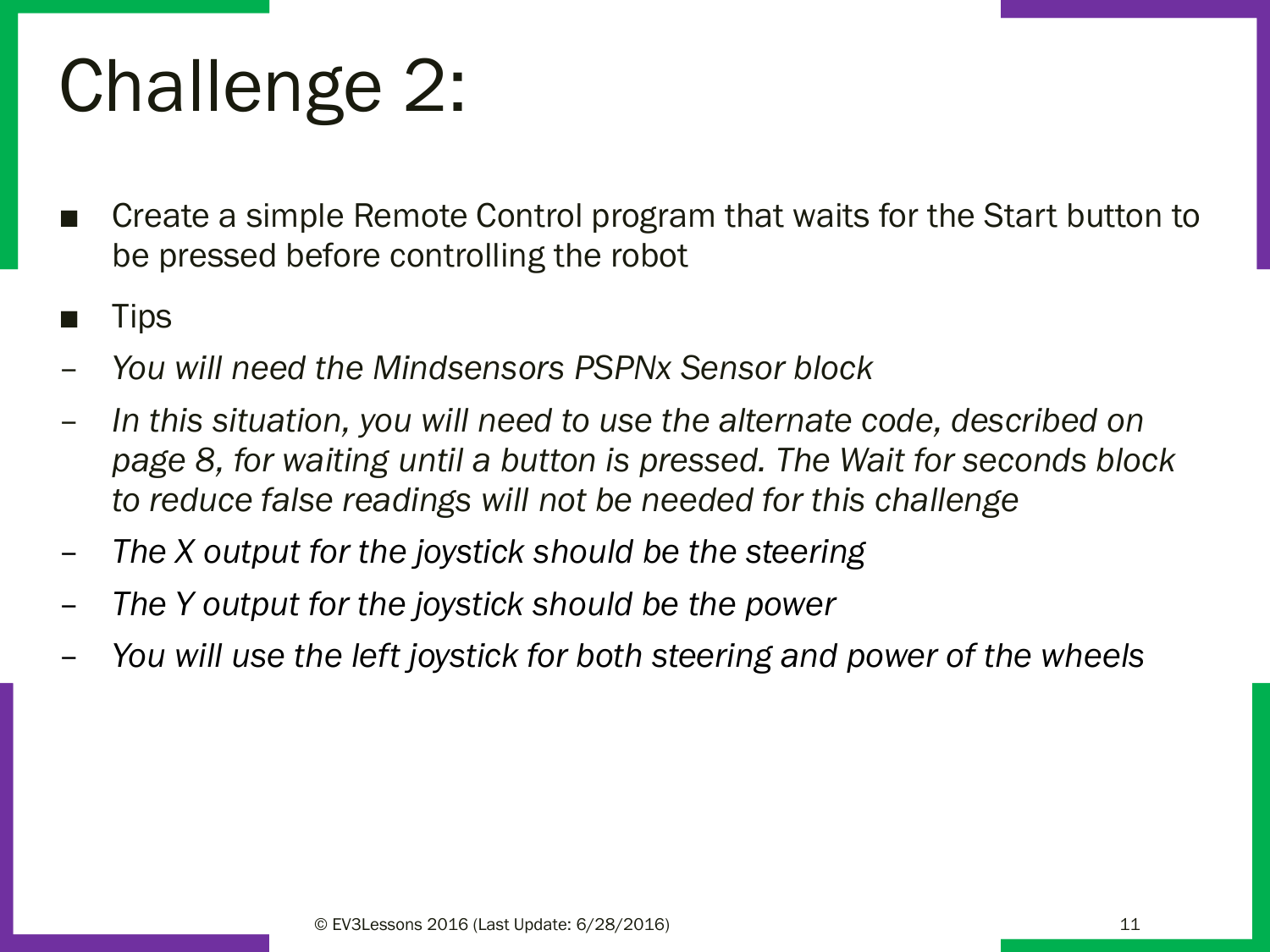#### Challenge 2 Solution:  $01$  $01$  $\bullet$ .  $\frac{12c}{\pi}$ **PRAXXADD**O  $\leftarrow$  $\ensuremath{\mathfrak{Im}}$  $\frac{1}{\chi}$  $\frac{6}{3}$  $\sqrt{2}$  $\frac{1}{x}$  $f$  $\Theta$  $\blacksquare$ တ

Wait until the Start button is pressed using the alternate method without a Wait for seconds block

Read the PSP controller left axis (for X and Y) and wire it up to the steering and the power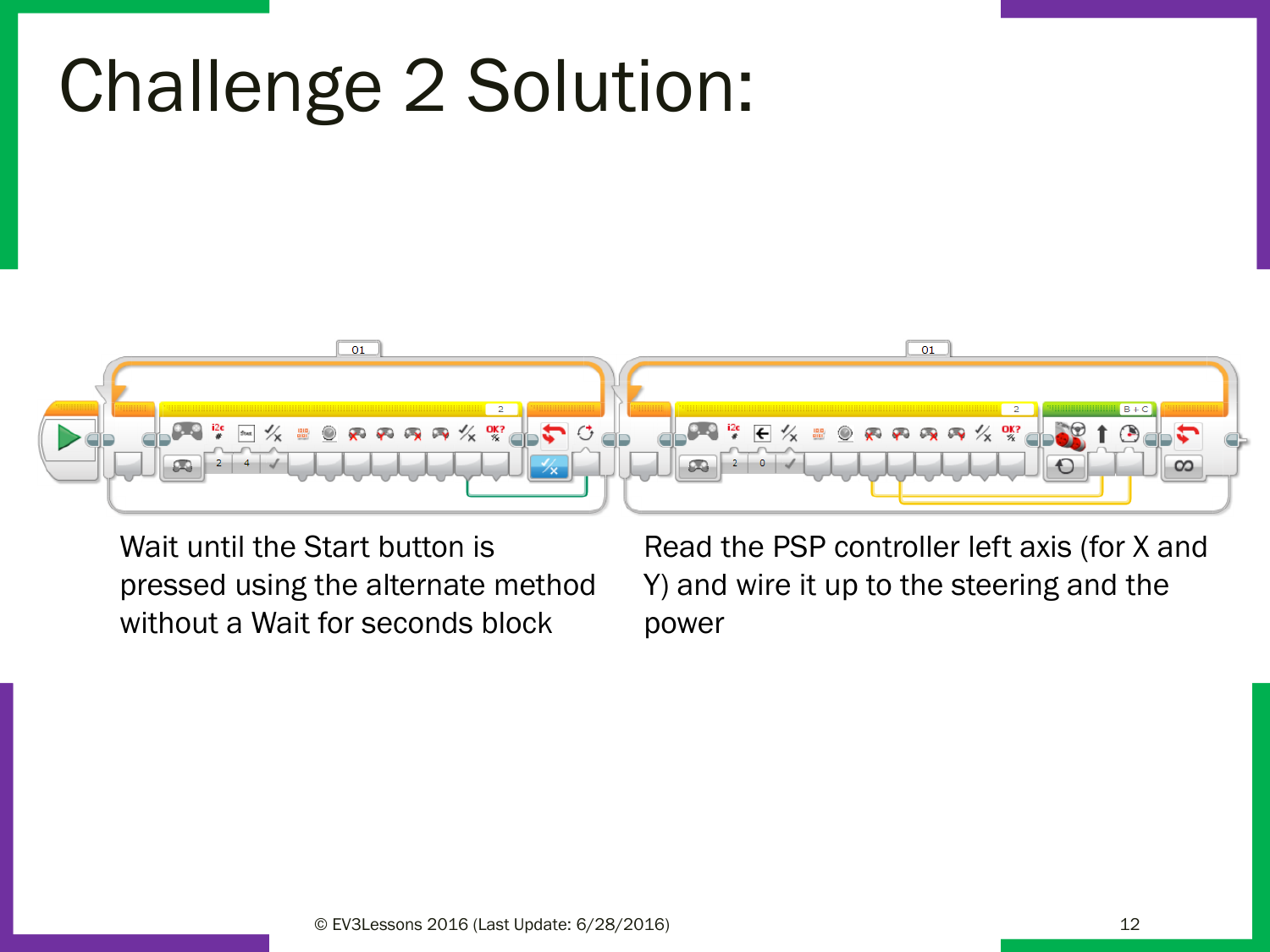## Tips for Success

- You can update the program to include a math block that either multiplies or divides the X output for the joystick before going in the steering input
- If you need to invert your controls, just multiply the X,Y values by  $-1$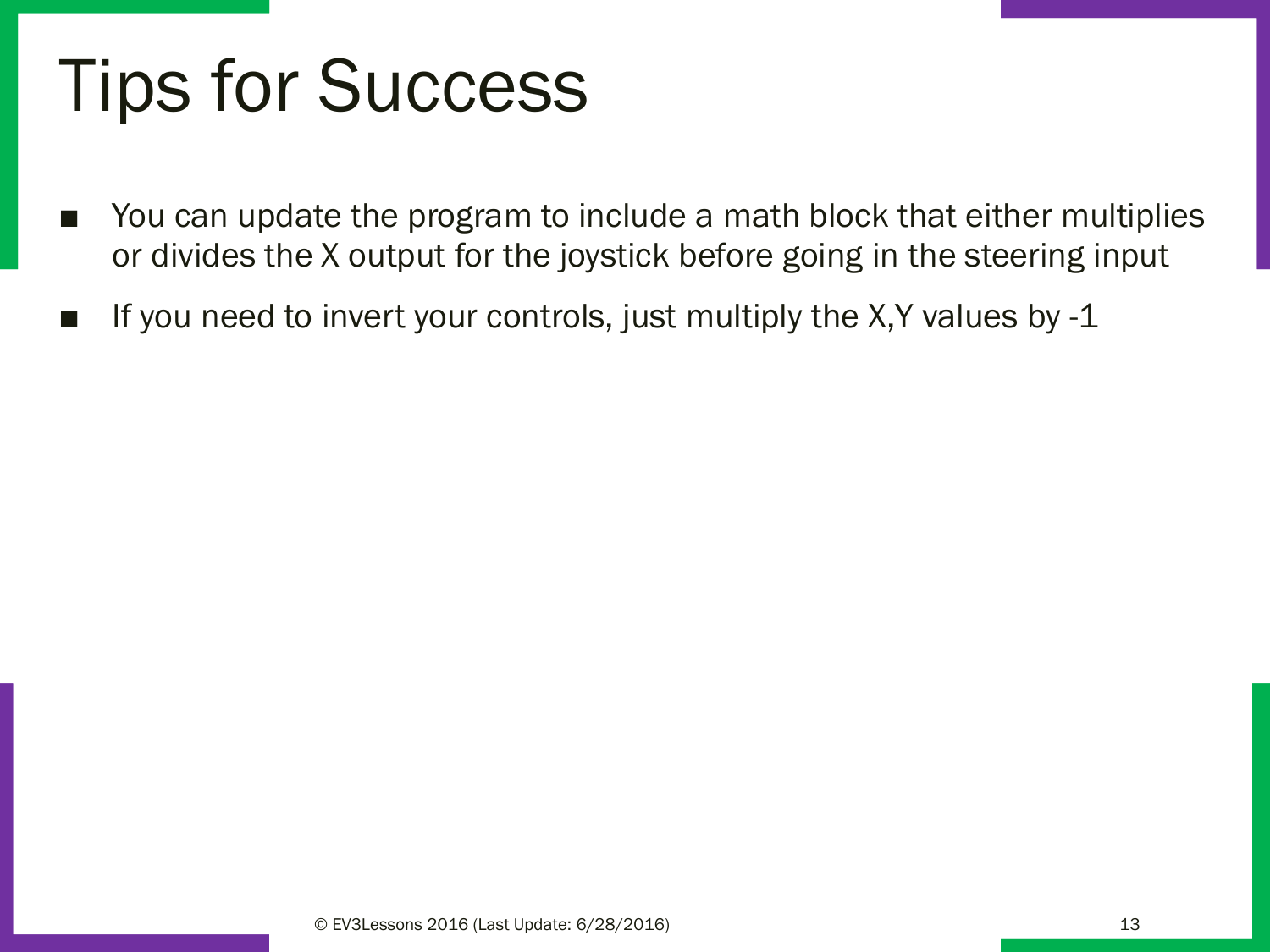## Next Steps: Project Ideas

- Make a remote control program that uses the left joystick for power and the right joystick for steering
- Make a game using the buttons
- Create a remote controlled LEGO race car like the one in the photo on the left